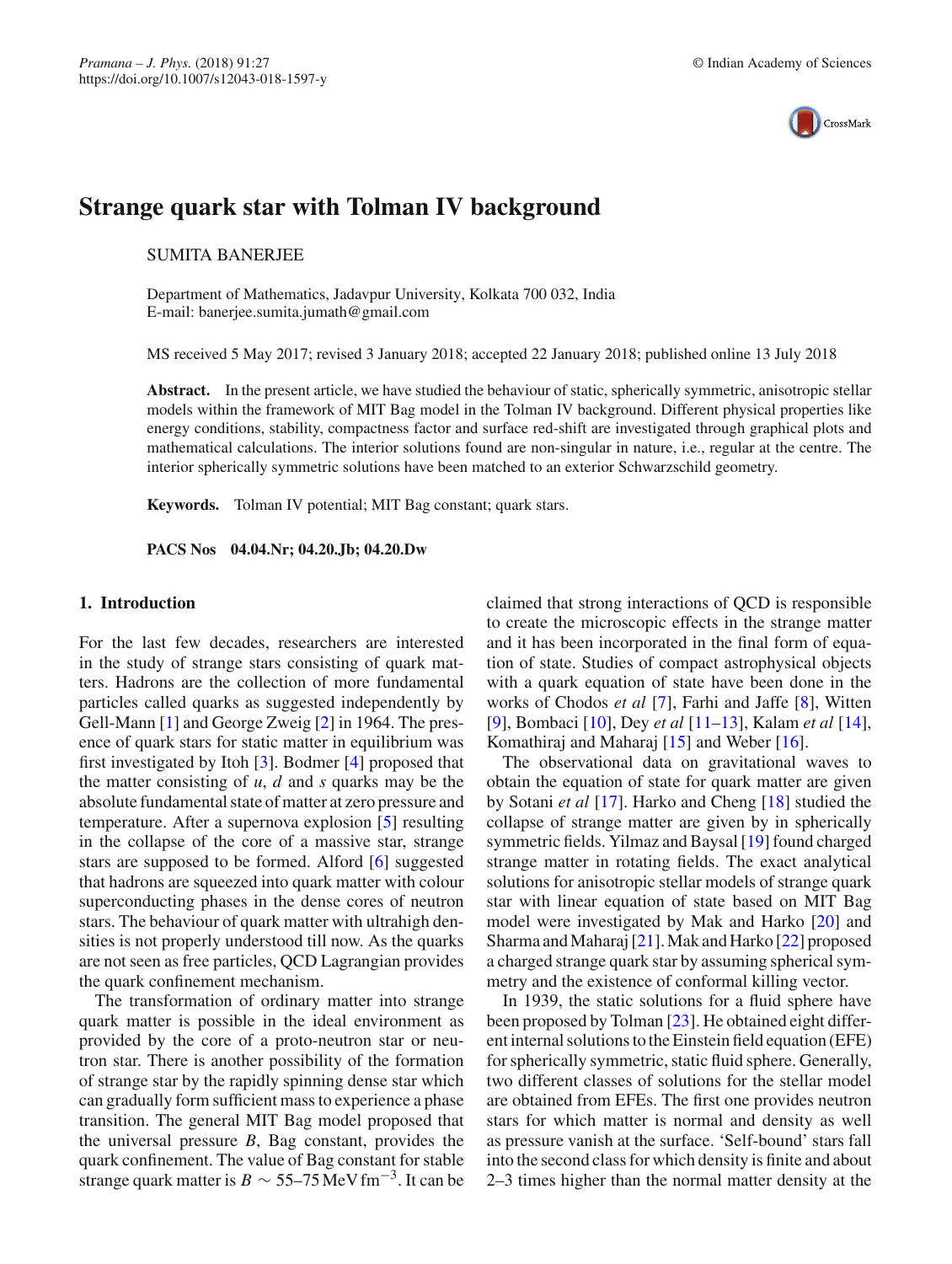surface where pressure vanishes. The first class contains Tolman VII solution with vanishing surface density and Tolman IV solution, generated by  $e^{\nu} = B_N(1 + Cr^2)^N$ , represents second class where *N* is the positive integer and  $B_N$ ,  $C > 0$  are constants which provides physically acceptable solutions. Some remarkable works have been done in the following papers by Thirukkanesh and Ragel [\[24](#page-9-22)], Banerjee *et al* [\[25\]](#page-9-23), Singh *et al* [\[26](#page-9-24)], Bhar *et al* [\[27](#page-9-25)].

In the context of recent works, we aim to find a strange anisotropic stellar model with Tolman IV type metric function admitting MIT Bag constant. The plan of investigations for this paper is given as follows: In §2, we provide EFEs for a particular choice of metric potential of a static spherically symmetric space–time, which is transformed as suggested by Durgapal and Bannerji [\[28](#page-9-26)]. In §3, new exact solutions to the EFEs are obtained. Some physical features are discussed in §4–7. Finally, in §8, some concluding remarks are given.

#### **2. Field equations**

The line element of a static spherically symmetric space–time in standard form of Schwarzschild coordinate  $x^a = (t, r, \theta, \phi)$ , is given by

$$
ds^{2} = -e^{\nu(r)}dt^{2} + e^{\lambda(r)}dr^{2} + r^{2}(d\theta^{2} + \sin^{2}\theta d\phi^{2}), (1)
$$

where the metric coefficient  $\lambda$  and  $\nu$  are functions of the radial coordinate *r*. We consider that the matter distribution inside the compact star is anisotropic in nature. Now we assume the energy–momentum tensor to be of the form

$$
T_{\nu}^{\mu} = (\rho + p_r)u^{\mu}u_{\nu} - p_t g_{\nu}^{\mu} + (p_r - p_t)\eta^{\mu}\eta_{\nu}, \quad (2)
$$

with  $u^i u_j = -\eta^i \eta_j = 1$  and  $u^i \eta_j = 0$ . Here, the vector  $u_i$  is the fluid 4-velocity and  $\eta^i$  is the space-like vector which is orthogonal to  $u^i$ . Here  $\rho$  is the energy density,  $p_t$  is the tangential pressure and  $p_t$  is the radial pressure. Then the Einstein equations can be written as

<span id="page-1-4"></span>
$$
8\pi \rho(r) = \frac{1}{r^2} (1 - e^{-\lambda}) + \frac{e^{-\lambda} \lambda'}{r},
$$
 (3)

$$
8\pi p_r(r) = -\frac{1}{r^2}(1 - e^{-\lambda}) + \frac{v'e^{-\lambda}}{r},\tag{4}
$$

$$
8\pi p_t(r) = \frac{e^{-\lambda}}{4} \left( 2v'' + (v')^2 + \frac{2v'}{r} - v'\lambda' - \frac{2\lambda'}{r} \right),\tag{5}
$$

where the prime denotes derivative with respect to *r*. The mass within the radius *r* of the sphere is given by

$$
m(r) = 4\pi \int_0^r \omega^2 \rho(\omega) d\omega.
$$
 (6)

Now, using the transformations according to Durgapal and Bannerji [\[28](#page-9-26)], we have

<span id="page-1-0"></span>
$$
x = r^2
$$
,  $Z(x) = e^{-\lambda(r)}$ ,  $y^2(x) = e^{v(r)}$ , (7)

where  $x$  is the independent variable. Then Einstein field equations become

$$
8\pi \rho(r) = \frac{1}{x}(1 - Z) - 2\dot{Z},
$$
\n(8)

$$
8\pi p_r(r) = \frac{-1}{x}(1-Z) + \frac{4\dot{y}}{y}Z,\tag{9}
$$

$$
8\pi p_t(r) = 4xZ\frac{\ddot{y}}{y} + (4Z + 2x\dot{Z})\frac{\dot{y}}{y} + \dot{Z}
$$
 (10)

and the mass function turns out to be

$$
m(x) = 2\pi \int_0^x \sqrt{\omega} \rho(\omega) d\omega.
$$
 (11)

In this paper, we consider the following equation of state relating density and radial pressure:

$$
p_r = \frac{1}{3}(\rho - 4B),
$$
\n(12)

where *B* is the Bag constant.

#### **3. Solution for field equations**

To solve the above-mentioned system of equations, we consider the ansatz proposed by Tolman [\[23\]](#page-9-21), as

<span id="page-1-1"></span>
$$
e^{-\lambda} = \frac{(1 + ar^2)(1 - br^2)}{(1 + 2ar^2)},
$$
\n(13)

<span id="page-1-2"></span>where *a* and *b* are constants. Using eqs  $(7)$  and  $(13)$ , we have

$$
Z(x) = \frac{(1+ax)(1-bx)}{(1+2ax)}.\t(14)
$$

From eqs  $(7)$ – $(14)$ , we get

$$
\frac{\dot{y}}{y} = \frac{3(a+b) + (7ab + 2a^2)x + 6a^2bx^2}{12(1+ax)(1-bx)(1+2ax)} - \frac{8\pi B(1+2ax)}{3(1+ax)(1-bx)} + \frac{a+b+abx}{(1+ax)(1-bx)},
$$
\n(15)

<span id="page-1-3"></span>which is the first-order differential equation with respect to  $r$ . Integrating eq.  $(15)$  we have

$$
y = D(1 + ax)^P (1 - bx)^Q (1 + 2ax)^2,
$$
 (16)

where, for notational convention we use

$$
P = \frac{11a - 2b + 96\pi B}{12(a + b)}
$$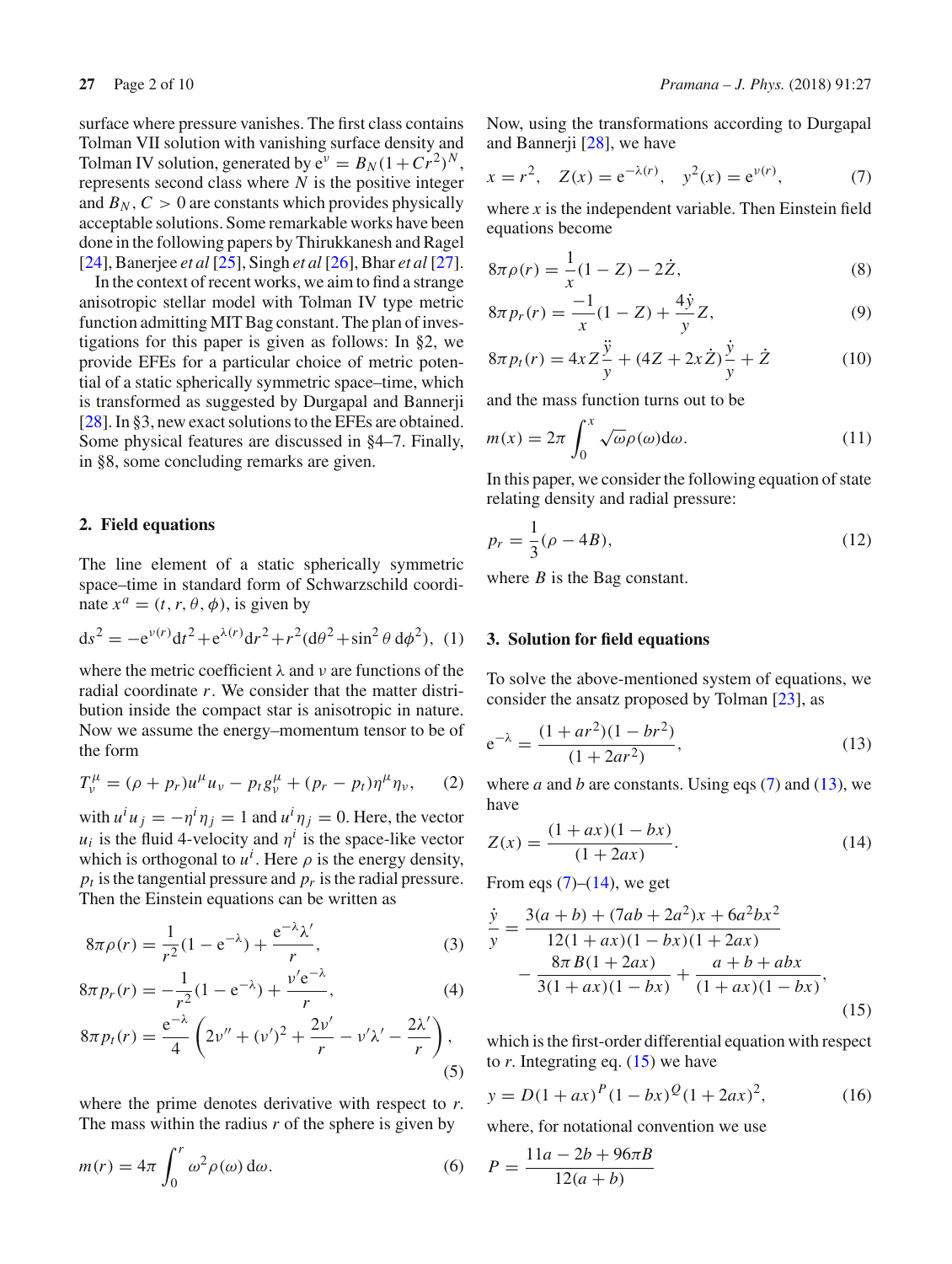and

$$
Q = -\left[\frac{10ab + 3b^2 + 8a^2}{(a+b)(2a+b)} + \frac{8B\pi(2a+b)}{3b(a-b)} + \frac{(2a+b)}{a+b}\right]
$$

and *D* is the constant of integration.

Then solving the system of eqs  $(3)$ – $(5)$ , one can generate an exact solution for the EFEs in the form of

<span id="page-2-0"></span>
$$
e^{-\lambda} = \frac{(1 + ar^2)(1 - br^2)}{(1 + 2ar^2)},
$$
\n(17)

$$
e^{v} = D^{2}(1+ax)^{2P}(1-bx)^{2Q}(1+2ax)^{4}, \qquad (18)
$$

$$
\rho(r) = \frac{3(a+b) + (7ab + 2a^2)x + 6a^2bx^2}{8\pi(1+2ax)^2},
$$
 (19)

$$
p_r(r) = \frac{1}{3}(\rho - 4B),
$$
\n(20)

$$
p_t(r) = p_r + \Delta,\tag{21}
$$

where  $\Delta$  represents the anisotropic factor, and is defined as

$$
\Delta = \frac{1}{8\pi}u(x)v(x) - \frac{a+b+2abx+2a^2bx^2}{8\pi(1+2ax)^2} \n+ \frac{4B}{3} - \frac{4Bx(a+b+2abx+2a^2bx^2)}{3(1+ax)(1-bx)(1+2ax)} \n- \frac{g(x)}{24\pi(1+2ax)^2} \n+ \frac{x(b^2-a^2+2abx(a+b)+a^2b^2x^2)}{(8\pi)(1+ax)(1-bx)(1+2ax)} \n+ \frac{xd(x)}{24\pi(1+ax)(1-bx)(1+2ax)^3},
$$
\n(22)

with

 $^{+}$ 

$$
g(x) = 3(a + b) + (7ab + 2a^{2})x + 6a^{2}bx^{2},
$$
  
\n
$$
d(x) = 3b^{2} - 7a^{2} + ab + 18abx(a + b) - 12a^{3}x
$$
  
\n
$$
+ 33a^{2}b^{2}x^{2} + 28a^{3}b^{2}x^{3} + 28a^{3}bx^{2}
$$
  
\n
$$
- 4a^{4}x^{2} + 8a^{4}bx^{3} + 12a^{4}b^{2}x^{4},
$$
\n(23)

$$
u(x) = \frac{g(x)}{12(1+ax)(1-bx)(1+2ax)}
$$
  
 
$$
-\frac{(8\pi)B(1+2ax)}{3(1+ax)(1-bx)} + \frac{a+b+abx}{(1+ax)(1-bx)},
$$
  
\n
$$
v(x) = \frac{xg(x)}{3(1+2ax)^2} - \frac{32\pi Bx}{3} + \frac{x(a+b+abx)}{1+2ax}
$$
  
\n
$$
2(2+5ax-3bx-8abx^2+4a^2x^2-6a^2bx^3)
$$

 $(1 + 2ax)^2$ 

#### **4. Physical acceptability conditions**

According to Abreu *et al* [\[29](#page-9-27)], for a well-behaved natural solution of an anisotropic configuration, the following conditions should be satisfied:

- (i) The solution should be free from physical and geometrical singularities within the radius of the stellar configuration. The value of metric potentials at the centre of the star should be non-zero finite, i.e.,  $e^{\nu}|_{r=0} = constant$  and  $e^{\lambda}|_{r=0} = 1$ .
- (ii) Matter density  $(\rho)$ , radial pressure  $(p_r)$  and tangential pressure  $(p_t)$  should be positive inside the stellar configuration.
- (iii) The anisotropic factor  $\Delta$  should vanish at the centre of the stellar configuration and increase towards the surface.
- (iv) For an anisotropic fluid sphere, the casuality condition should be satisfied. For instant, the velocity of sound should be less than the speed of light. More specifically, the sound speed along radial and transverse directions must lie between  $0 < v^2 < 1$ .
- (v) Both  $d\rho/dr$  and  $d\rho_r/dr < 0$ , i.e.,  $\rho$  and  $p_r$ are monotonically decreasing functions of*r* and they have the maximum value at the centre of the star which decreases radially outwards.
- (vi) For static object, the adiabatic index

$$
\gamma = \frac{\rho + p_r}{p_r} \frac{\mathrm{d}p_r}{\mathrm{d}\rho}
$$

should be greater than 4/3.

- (vii) The interior solution should satisfy the energy conditions, namely
	- strong energy condition (SEC):  $\rho p_r$   $2p_t \geq 0$ ,  $\rho - p_r \geq 0$ ,  $\rho - p_t \geq 0$  or
	- dominant energy condition (DEC):  $\rho \geq p_r$ and  $\rho \geq p_t$ .

## **5. Exterior space–time and matching condition**

The interior solution of the spherically symmetric metric is matched to the exterior Schwarzschild space–time at the boundary  $r = r_b$  where  $r_b > 2M$ . The exterior space–time is given by the line element

$$
ds^{2} = -\left(1 - \frac{2M}{r}\right)dt^{2} + \left(1 - \frac{2M}{r}\right)^{-1}dr^{2} + r^{2}(d\theta^{2} + \sin^{2}\theta \, d\phi^{2})
$$
\n(25)

The coefficient of  $g_{rr}$ ,  $g_{tt}$  are continuous across the boundary surface  $r = r_b$ . This implies that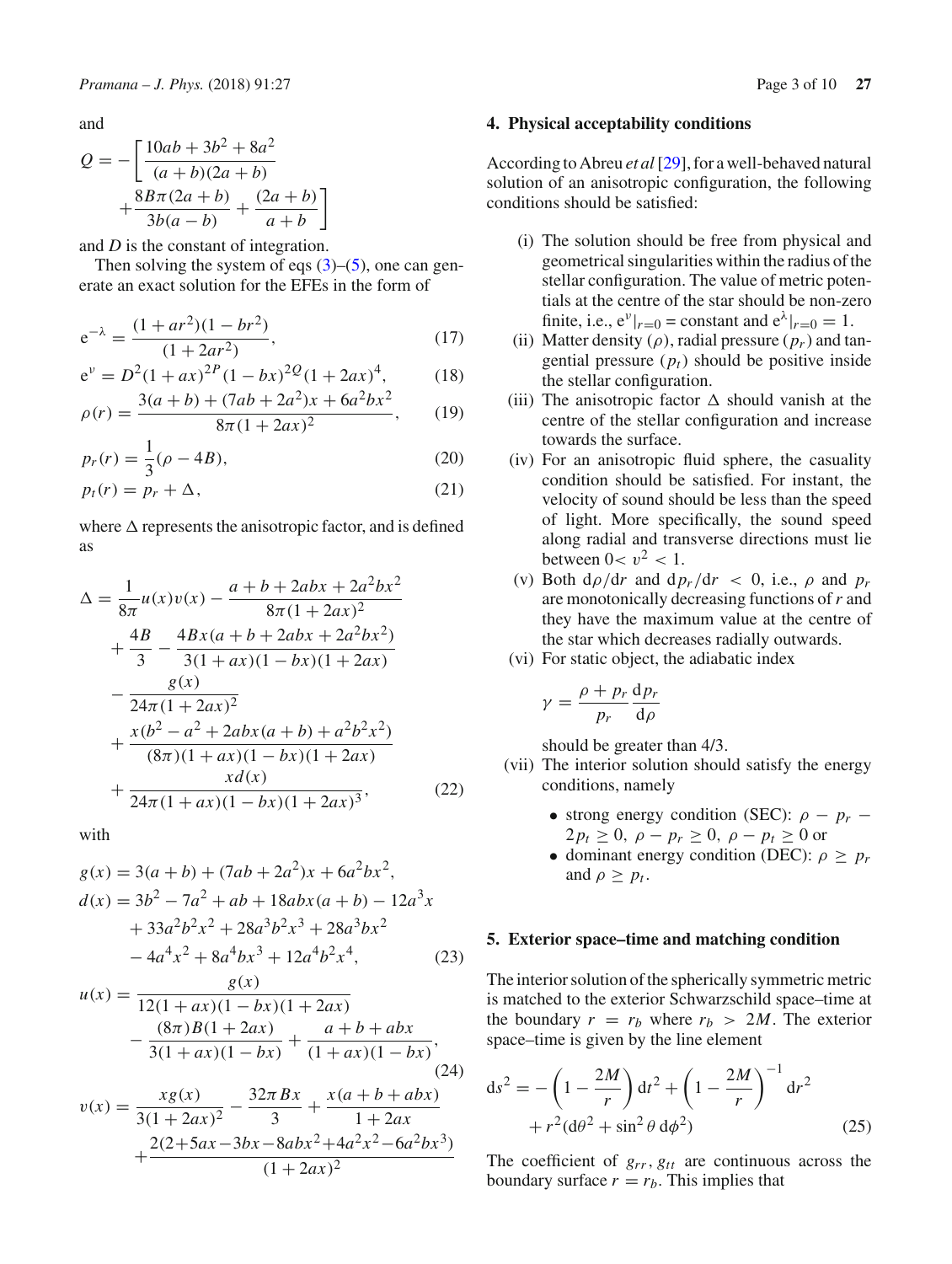<span id="page-3-0"></span>
$$
1 - \frac{2M}{r_b} = e^{\nu(r_b)},
$$
\n(26)

$$
\left(1 - \frac{2M}{r}\right)^{-1} = \frac{(1 + 2ar_b^2)}{(1 + ar_b^2)(1 - br_b^2)}.
$$
\n(27)

From eq. [\(26\)](#page-3-0) we obtain

$$
D = \left(1 - \frac{2M}{r_b}\right)^{1/2} (1 + ar_b^2)^{-P} (1 - br_b^2)^{-Q}
$$
  
×(1 + 2ar\_b^2)^{-2}. (28)

### **6. Construction of physically stellar models**

In this section we shall discuss the properties and the internal structure of compact stars based on the obtained solution. We shall discuss hydrostatic stability, energy conditions, checking the speed of sound and adiabatic index of compact objects by analytical expression along with graphical representations.

## 6.1 *Behaviour of pressure and density*

An important aspect of compact stars within the framework of General Relativity, is that the energy density and pressure at the interior of the star should be nonnegative. Here, the central density and central pressure are obtained as

$$
\rho_c = \rho(r = 0) = \frac{3(a + b)}{8\pi},
$$
  
\n
$$
p_r(r = 0) = p_t(r = 0) = \frac{(a + b)}{8\pi} - \frac{4B}{3}.
$$

The differentiation of the pressure and density equations  $(19)$ – $(21)$  with respect to the auxiliary variable *x*, provides the following equations:

$$
\frac{d\rho}{dx} = \frac{-(5ab + 10a^2 + 2a^2bx + 4a^{3x})}{8\pi(1 + 2ax)^3},
$$
\n(29)

$$
\frac{\mathrm{d}p_r}{\mathrm{d}x} = \frac{1}{3}\frac{\mathrm{d}\rho}{\mathrm{d}x},\tag{30}
$$

$$
\frac{\mathrm{d}p_t}{\mathrm{d}x} = \frac{\mathrm{d}p_r}{\mathrm{d}x} + \frac{\mathrm{d}\Delta}{\mathrm{d}x},\tag{31}
$$

where the anisotropic factor is given by

$$
\frac{d\Delta}{dx} = \frac{1}{8\pi} f'_1(x) f_2(x) + \frac{1}{8\pi} f_1(x) f'_2(x)
$$
  
+ 
$$
\frac{a(2a+b)}{4\pi (1+2ax)^3}
$$
  
- 
$$
\frac{4Br(x)}{3(1+ax)^2(1-bx)^2(1+2ax)^2}
$$
  
+ 
$$
\frac{h(x)}{8\pi (1+ax)^2(1-bx)^2(1+2ax)^2}
$$

$$
+\frac{a(5b+10a+2abx+4a^{2}x)}{24\pi(1+2ax)^{3}} + \frac{w(x)}{24\pi(1+ax)^{2}(1-bx)^{2}(1+2ax)^{4}}
$$
(32)

and for notational convention we use

$$
r(x) = a + b + 4abx + 13a^{2}bx^{2} + ab^{2}x^{2} - 2a^{3}x^{2}
$$

$$
+ 16a^{3}bx^{3} - 2a^{3}b^{2}x^{4} - 4a^{4}bx^{4},
$$

with

$$
f'_1(x) = \frac{l(x)}{12(1+ax)^2(1-bx)^2(1+2ax)^2},
$$
  
\n
$$
-\frac{8\pi B(a+b+2abx+2a^2bx^2)}{3(1+ax)^2(1-bx)^2},
$$
  
\n
$$
+\frac{[ab+2a^2bx+2ab^2x+a^2b^2x^2-a^2+b^2]}{(1+ax)^2(1-bx)^2},
$$
  
\n(33)  
\n
$$
f'_2(x) = \frac{[3a+3b+8abx-2a^2x+18a^2bx^2+12a^3bx^3]}{2(1+a^2+a^2b^2+12a^3bx^3)},
$$

$$
S_2'(x) = \frac{[3a+3b+8abx-2a^2x+18a^2bx^2+12a^3bx^3]}{3(1+2ax)^3},
$$

$$
-\frac{32B\pi}{3} + \frac{a+b+2abx+2a^2bx^2}{(1+2ax)^2},
$$
(34)

$$
h(x) = b2 - a2 + 4a2bx + 4ab2x + 2a2b2x + 2a2b2x2 + 3a3bx2 + ab3x2 + 2a4x2 + 3a3b2x2 - a2b3x2 + 4a2b3x3 - 4a4bx3 + 4a3b3x4 + 4a4b2x4 + 2a4b3x4,
$$

$$
w(x) = 3b^2 - 7a^2 + ab + 32a^2bx + 24ab^2x + 4a^3x
$$
  
+  $52a^2b^2x^2 + 23a^3bx^2 + 3ab^3x^2 - 1262a^4x^2$   
+  $592a^3b^2x^3 + 312a^4bx^3 + 30a^2b^3x^3$   
-  $16a^5x^3 + 60a^4b^2x^3 + 578a^4b^2x^4$   
+  $20a^5bx^4 + 180a^5b^2x^4 + 57a^3b^3x^4$   
-  $60a^4b^3x^4 + 8a^6x^4 + 88a^4b^3x^5$   
+  $180a^5b^2x^5 - 180a^5b^3x^5 - 16a^6bx^5$   
+  $120a^6b^2x^5 + 176a^5b^3x^6 - 56a^6b^2x^6$   
-  $120a^6b^3x^6$ 

and

$$
l(x) = ab - 7a^{2} + 3b^{2} + 18abx(a + b)
$$
  
-12a<sup>3</sup>x + 33a<sup>2</sup>b<sup>2</sup>x<sup>2</sup> + 28a<sup>3</sup>bx<sup>2</sup>  
-4a<sup>4</sup>x<sup>2</sup>28a<sup>3</sup>b<sup>2</sup>x<sup>3</sup> + 8a<sup>4</sup>bx<sup>3</sup> + 12a<sup>4</sup>b<sup>2</sup>x<sup>4</sup>.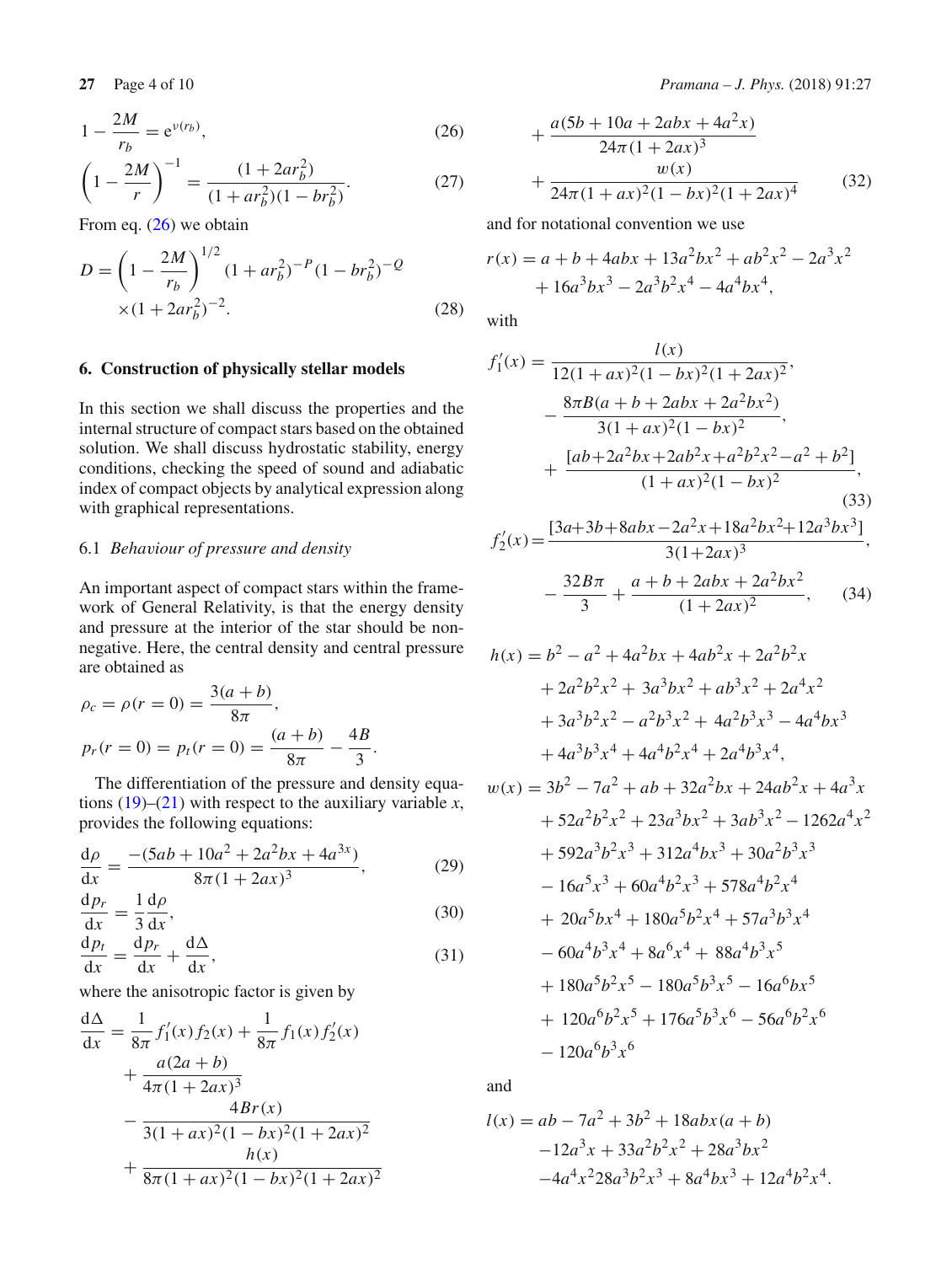0.0016

0.0014

0.0012

 $0.0010$ 

0.0008

0.0006

 $\rho$ 

<span id="page-4-0"></span> $\Omega$ **Figure 1.** Variation of energy density  $(\rho)$  with the radial coordinate inside the star. The parameters are  $a = 0.012$ ,  $b = 0.003$  and  $B = 0.0001$ .

**Figure 2.** Variation of radial pressure with the radial coordinate inside the star for the same values as mentioned in figure [1.](#page-4-0)

For our model  $e^{\lambda}|_{r=0} = 1$  and  $e^{\nu}|_{r=0} = D^2 = A$ , a positive constant. From figures  $1-3$  $1-3$  it is clear that matter density, radial and transverse pressures are positive and monotonic decreasing function of*r*. The radial pressure  $p_r$  vanishes at the boundary of the star whereas the matter density and transverse pressure are positive at the

boundary of the star. The profile of the anisotropic factor  $\Delta$  is shown in figure [4.](#page-4-2) Figure shows that  $\Delta > 0$  for our model, i.e., anisotropic force is repulsive in nature (figure [5\)](#page-5-0). Moreover, at the centre of the star,  $\Delta$  vanishes if  $a = -b$ . According to Bondi [\[30\]](#page-9-28) the energy tensor should be  $\rho - p_r - 2p_t \geq 0$  which is shown graphically in figure [6.](#page-5-1)

<span id="page-4-2"></span>respect to *r*.

<span id="page-4-1"></span>**Figure 3.** Transverse pressure  $(p_t)$  inside the stellar interior is shown against *r* for the same values mentioned in figure [1.](#page-4-0)







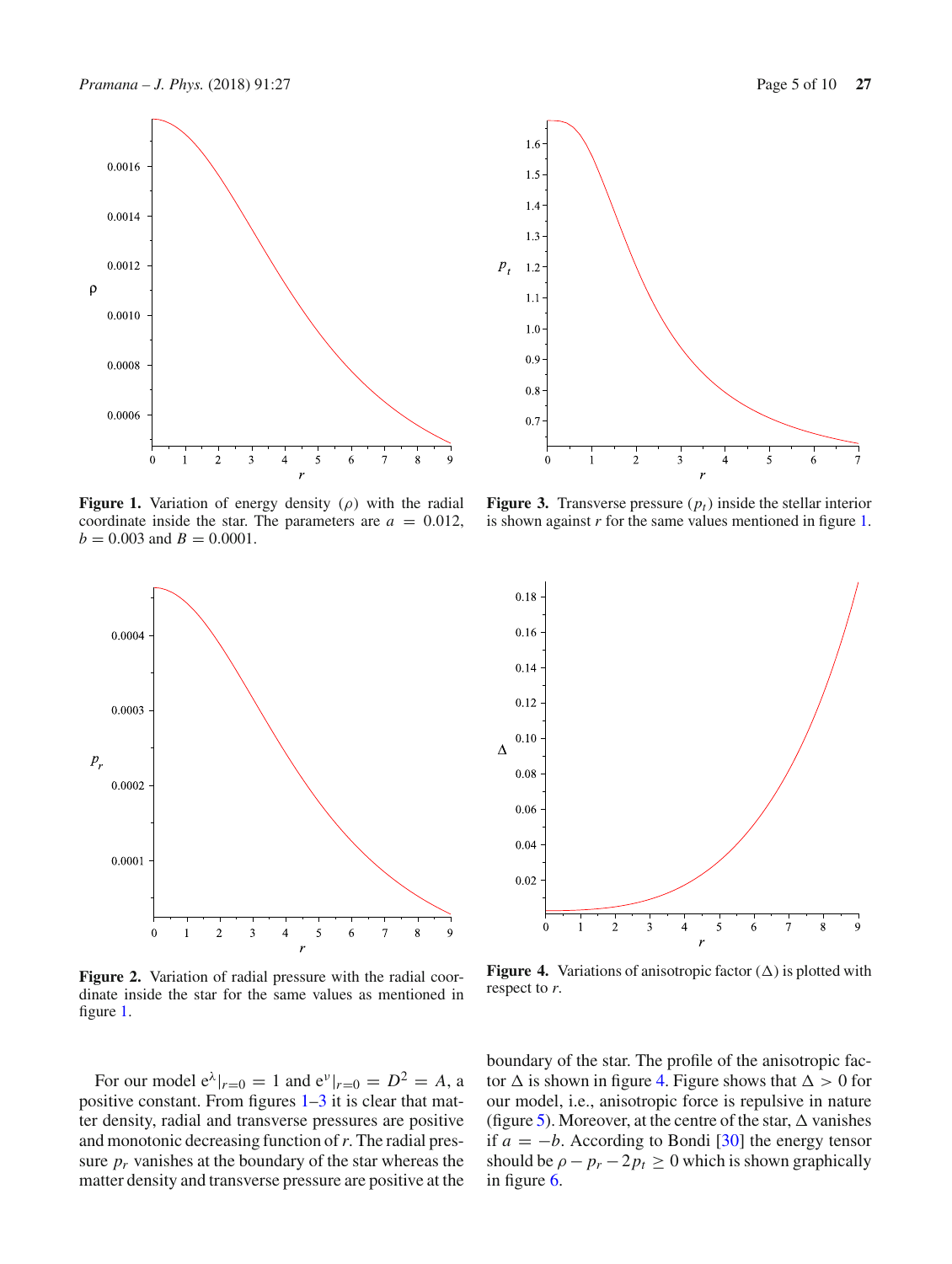

<span id="page-5-0"></span>**Figure 5.** Variation of  $dp_r/dr$ ,  $dp/dr$  are shown against *r*.



<span id="page-5-1"></span>**Figure 6.** The SEC  $\rho - p_r - 2p_t$  is plotted against *r* for the compact star by taking the same values mentioned in figure [1.](#page-4-0)

#### 6.2 *Stability condition*

To check the stability of our model, we first discuss the adiabatic index, which can be calculated by the following formula:

$$
\gamma = \frac{\rho + p_r}{p_r} \frac{\mathrm{d}p_r}{\mathrm{d}\rho}.\tag{35}
$$



<span id="page-5-2"></span>**Figure 7.** Variation of radial and transverse sound speed are shown against *r*.

According to Bondi [\[31\]](#page-9-29) the collapsing condition for an isotropic fluid sphere is valid for  $\gamma < \frac{4}{3}$ , and for an anisotropic fluid sphere it is given by

$$
\gamma < \frac{4}{3} + \left[ \frac{4}{3} \frac{p_{ti} - p_{ri}}{r|p'_{ri}|} + \frac{8\pi r}{3} \frac{\rho_i p_{ri}}{|p'_{ri}|} \right]_{\text{max}},\tag{36}
$$

where  $p_{ri}$ ,  $p_{ti}$  and  $p_i$  are initial values of radial pressure, transverse pressure and density, respectively. The limit of adiabatic index for a stable stellar configuration depends on the types of anisotropy, i.e., either  $p_{ti} > p_{ri}$ or  $p_{ti}$  <  $p_{ri}$ . For our proposed model,  $\gamma$  is always greater than 4/3 and hence stable.

Now, for a physically acceptable model, it is expected that the radial velocity and transverse velocity of sound should be less than unity, i.e.,  $0 < v_r^2 \le 1$  and  $0 < v_t^2 \le$ 1, and the expressions are given by

$$
v_{sr}^2 = \frac{dp_r}{d\rho} = \frac{1}{3} < 1,\tag{37}
$$

$$
v_{st}^2 = \frac{\mathrm{d}p_t}{\mathrm{d}\rho} = \frac{1}{3} + \frac{\mathrm{d}\Delta}{\mathrm{d}\rho}.\tag{38}
$$

Here, we represent the radial velocity  $(v_{sr}^2)$  and transverse velocity  $(v_{st}^2)$  for our anisotropic model with the help of graphical representation due to the complexity of expression of  $p_t$ . From figure [7,](#page-5-2) we can conclude that  $0 \le v_{sr}^2 \le 1$  and  $0 \le v_{st}^2 \le 1$  everywhere within the sphere. Now, we apply Herrera's [\[32\]](#page-9-30) cracking (or overturning) theorem to investigate the stability of local anisotropic matter distribution. Figure [8](#page-6-0) indicates that our proposed model is potentially stable. As proposed by Andréasson in [\[33\]](#page-9-31), we obtain  $|v_{st}^2 - v_{sr}^2| \le 1$ , because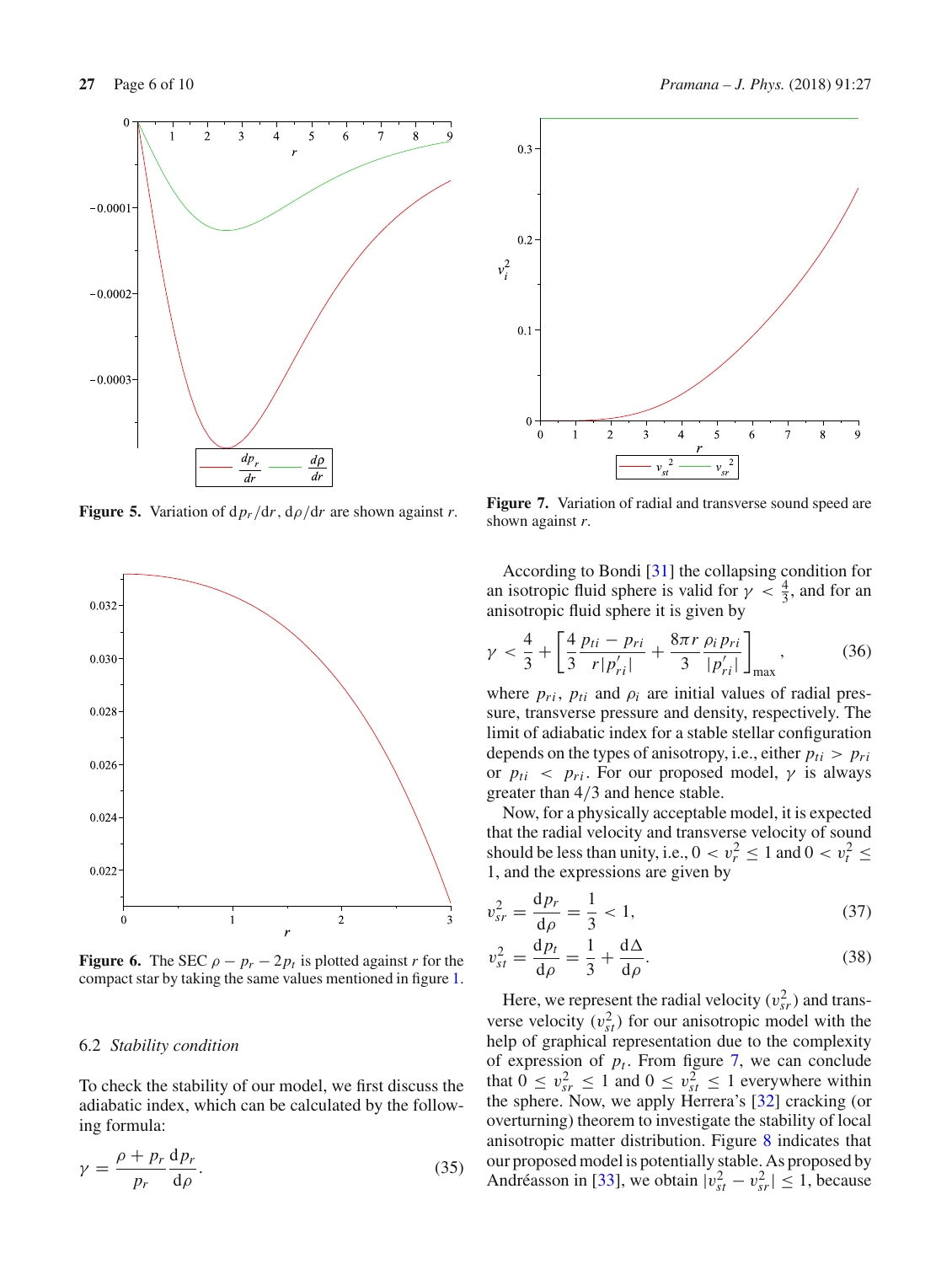

<span id="page-6-0"></span>**Figure 8.** Variation of the square of radial and transverse velocity of sound are plotted against*r*, by employing the same values of the constants as mentioned in figure [1.](#page-4-0)



<span id="page-6-1"></span>**Figure 9.** Variation of  $| - v_{sr}^2 + v_{st}^2|$  is shown against the radial coordinate for the compact star model.

 $0 \le v_{sr}^2 \le 1, 0 \le v_{st}^2 \le 1$  (see figure [9\)](#page-6-1). Also, according to Abreu *et al* [\[29](#page-9-27)], the region of the anisotropic fluid where  $-1 \le v_{st}^2 - v_{st}^2 \le 0$  is potentially stable but the region where  $0 \le v_{st}^2 - v_{sr}^2 \le 1$  is potentially unstable.



<span id="page-6-4"></span>**Figure 10.** Variation of three different forces, hydrostatic force  $(F_h)$ , gravitational force  $(F_g)$  and anisotropic force  $(F_a)$ , are shown against *r*.

## 6.3 *TOV equation*

The generalised Tolman–Oppenheimer–Volkov (TOV) equation for an anisotropic fluid distribution is given by the formula

<span id="page-6-2"></span>
$$
\frac{M_G(\rho + p_r)}{r^2} e^{(\lambda - \nu)/2} + \frac{dp_r}{dr} + \frac{2}{r}(p_t - p_r) = 0, \quad (39)
$$

where  $M_G = M_G(r)$  is the effective gravitational mass inside the fluid sphere of radius *r* and is given by

<span id="page-6-3"></span>
$$
M_{\rm G}(r) = \frac{1}{2}r^2 e^{(\nu - \lambda)/2} \nu'.\tag{40}
$$

 $M<sub>G</sub>(r)$  is obtained from Tolman–Whittaker mass formula. Using eqs [\(39\)](#page-6-2) and [\(40\)](#page-6-3) we get the modified TOV equation as

$$
F_g + F_h + F_a = 0,\t\t(41)
$$

where

$$
F_g = -\frac{v'}{2}(\rho + p_r),
$$
\n(42)

$$
F_h = -\frac{\mathrm{d}p_r}{\mathrm{d}r},\tag{43}
$$

$$
F_a = \frac{2}{r}(p_t - p_r). \tag{44}
$$

*Fg*, *Fh*, *Fa* are known as gravitational, hydrostatic and anisotropic forces of the system respectively. The profile of three forces for our proposed model is shown in figure [10.](#page-6-4) Figure shows that static equilibrium has been attained by  $F_g$ ,  $F_h$ ,  $F_a$ .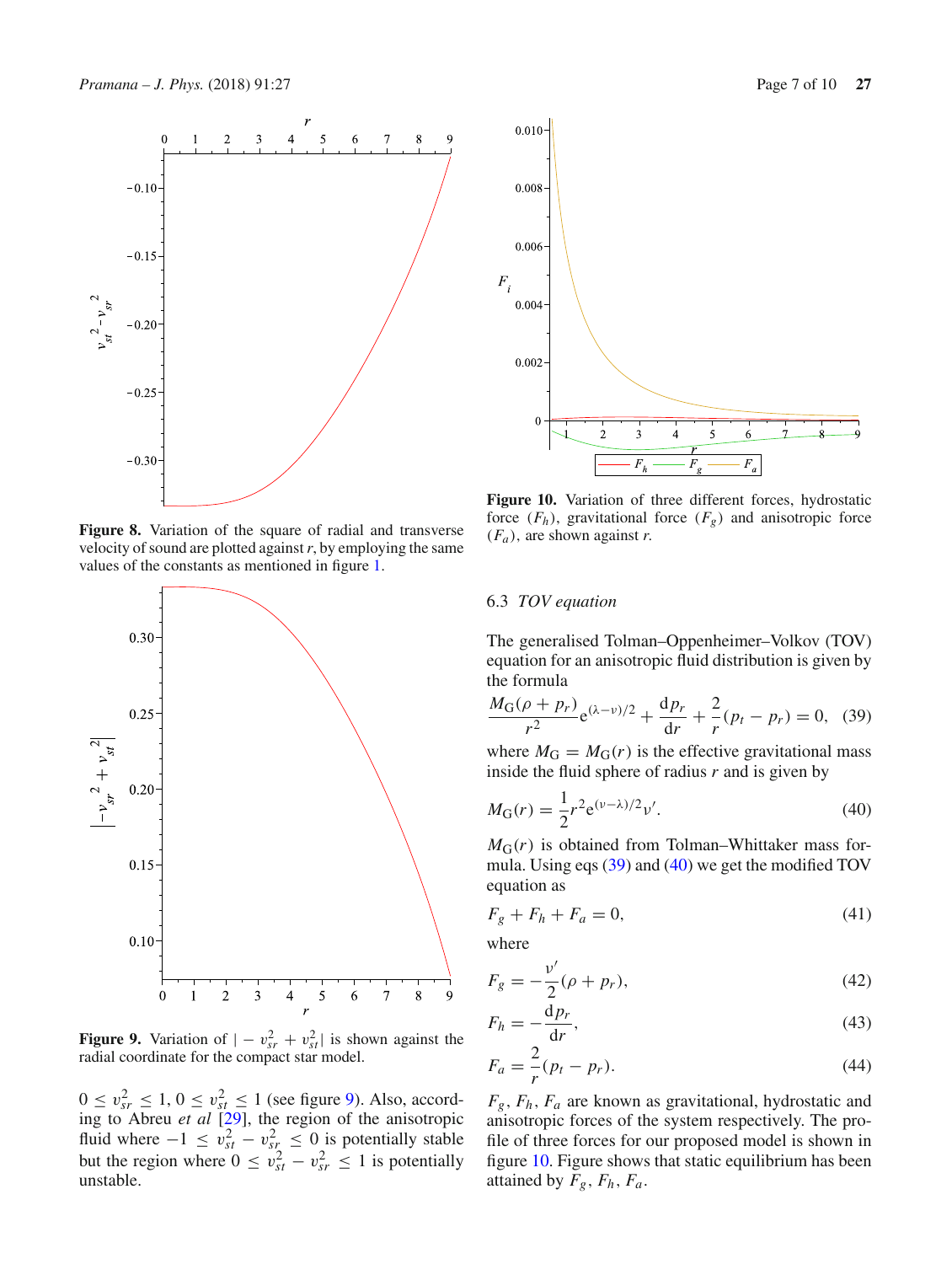

<span id="page-7-0"></span>**Figure 11.** The NEC, WEC, SEC and DEC are plotted against *r* for the compact star by taking the same values mentioned in figure [1.](#page-4-0)



<span id="page-7-1"></span>**Figure 12.** Mass vs. radius curve for the compact star for the same values mentioned in figure [1.](#page-4-0)

#### 6.4 *Energy condition*

In this section, we now verify different energy conditions of our proposed model. As we know, if and only if the following inequalities hold everywhere inside the stellar model, then we can conclude that the energy conditions, namely weak energy condition (WEC), null energy condition (NEC), strong energy condition (SEC) and dominant energy condition (DEC) are satisfied.

(i) NEC: 
$$
\rho + p_r \ge 0
$$
, (45)

(ii) WEC: 
$$
\rho + p_r \geq 0, \quad \rho > 0,
$$
 (46)

(iii) SEC: 
$$
\rho + p_r \ge 0
$$
,  $\rho + p_r + 2p_t \ge 0$ , (47)

(iv) DEC: 
$$
\rho > |p_r|, \ \rho > |p_t|.
$$
 (48)

Due to the complexity of the expression of  $p_t$ , the above inequalities can be proved by graphical representation. The left-hand sides of the above expressions are shown in figure [11.](#page-7-0) From the figure it is observed that all energy conditions, i.e., null energy condition (NEC), weak energy condition (WEC), strong energy condition (SEC) and dominant energy condition (DEC) are satisfied by our proposed model.

## **7. Some features**

#### 7.1 *Mass of the compact star*

The total mass of the anisotropic compact star within the radius *r* is given by

$$
m(r) = 4\pi \int_0^r r^2 \rho(r) dr
$$
  
=  $\frac{br^3}{4} + \frac{r}{4} + \frac{br}{8a} - \frac{(2a+b)r}{8a(1+2ar^2)}$ . (49)

The mass function is given in figure [12.](#page-7-1) As  $r \to 0$ ,  $m(r) \rightarrow 0$ , the mass function is regular at the centre of the star. Also mass function is a monotonic increasing function of *r* and is positive inside the stellar configuration.

## 7.2 *Compactness*

In this section, we shall briefly address that the mass– radius ratio of the compact star, called compactification factor, is not arbitrarily large. Buchdahl [\[34](#page-9-32)] proposed that for  $(3 + 1)$ -dimensional anisotropic fluid sphere, it should be  $\frac{2M}{r_b} < \frac{8}{9}$ . The compactness of the star has been calculated to find the maximum allowable ratio of mass to the radius for our model. The compactification factor is given by

$$
u(r) = \frac{m(r)}{r} = \frac{br^2}{4} + \frac{1}{4} + \frac{b}{8a} - \frac{1}{4(1 + 2ar^2)}
$$

$$
-\frac{b}{8a(1 + 2ar^2)}.
$$
(50)

The graph of  $u(r)$  is plotted in figure [13.](#page-8-0) The figure shows that  $u(r)$  is an increasing function.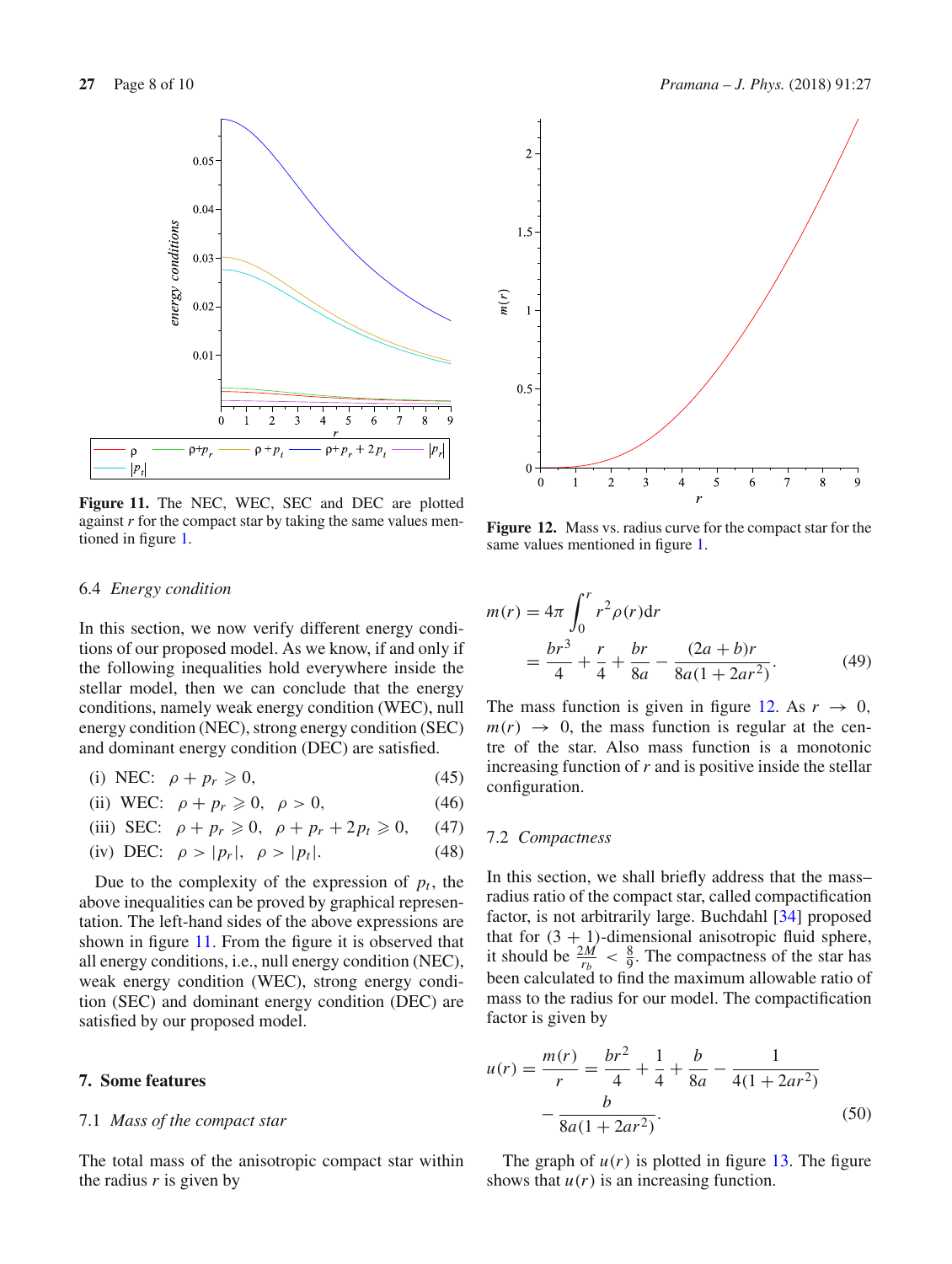

<span id="page-8-0"></span>**Figure 13.** The compactification factor  $u(r)$  is shown against *r*.



<span id="page-8-1"></span>**Figure 14.** The surface red-shift function  $Z_s$  is shown against *r*.

#### 7.3 *Surface red-shift*

Here, the surface red-shift function of the compact star is defined as

$$
1 + Zs = 1 + Z_s.
$$
 (51)

Therefore, the surface red-shift function of the compact star is given by

$$
Z_s = (1 - 2u)^{-1/2} - 1.
$$
 (52)

The graph of the surface red-shift is plotted in figure [14.](#page-8-1)

## **8. Conclusion**

In this work, we proposed a model for relativistic compact objects by considering Tolman IV as a metric potential. The interior solutions of the matter distribution is anisotropic in nature that admits a linear equation of state, namely MIT Bag model. In the present study, we have performed some investigations after considering the following inputs:

- (i) From eqs  $(19)$ ,  $(20)$  and  $(21)$  we observe that all the solutions are non-singular at the stellar interior, i.e., at  $r = 0$ .
- (ii) The nature of the matter density  $(\rho)$ , radial pressure  $(p_r)$  and transverse pressure  $(p_t)$  of the proposed model are all positive and monotonic decreasing function of *r*, as is clear from figures  $1-3$ .
- (iii) Taking  $a = 0.012, b = 0.003, B = 0.0001$ MeV fm<sup>-3</sup> and using the conditions  $p_r(r)$  =  $b = 0$ , we obtain the radius of the star as 10.7 km and mass of the star as 2.12  $M_{\odot}$ .
- (iv) Plugging *G* and *c* in the expression of  $\rho$  and  $p_r$ , we obtained the values of central density and central pressure as 1356.672 MeV fm−<sup>3</sup> and 973.27 MeV fm<sup> $-3$ </sup>, respectively.
- (v) From graphical representation, it is found that the anisotropic factor  $\Delta > 0$ , i.e., anisotropic force is repulsive in nature which implies that more compact object will be formed as discussed by Gokhroo and Mehra [\[35](#page-9-33)].
- (vi) From figure  $6$ , it is found that the trace of energy tensor for the proposed anisotropic stellar model is non-negative.
- (vii) The value of compactness factor, 0.1984, and surface red-shift  $z_s = 0.288$ , for our proposed model are obtained by using the value of parameters.
- (viii) Figure [10](#page-6-4) shows that three forces acting on our model are counterbalancing to keep the system in static equilibrium and the condition obtained by Andréasson [\[33\]](#page-9-31) is well satisfied.
- (ix) The adiabatic index  $\Gamma > 4/3$  and the causality conditions are satisfied for our model ensuring that the model is potentially stable.

Finally, we can say that all these results obtained from our present investigation of compact star is theoretically as well as physically admissible.